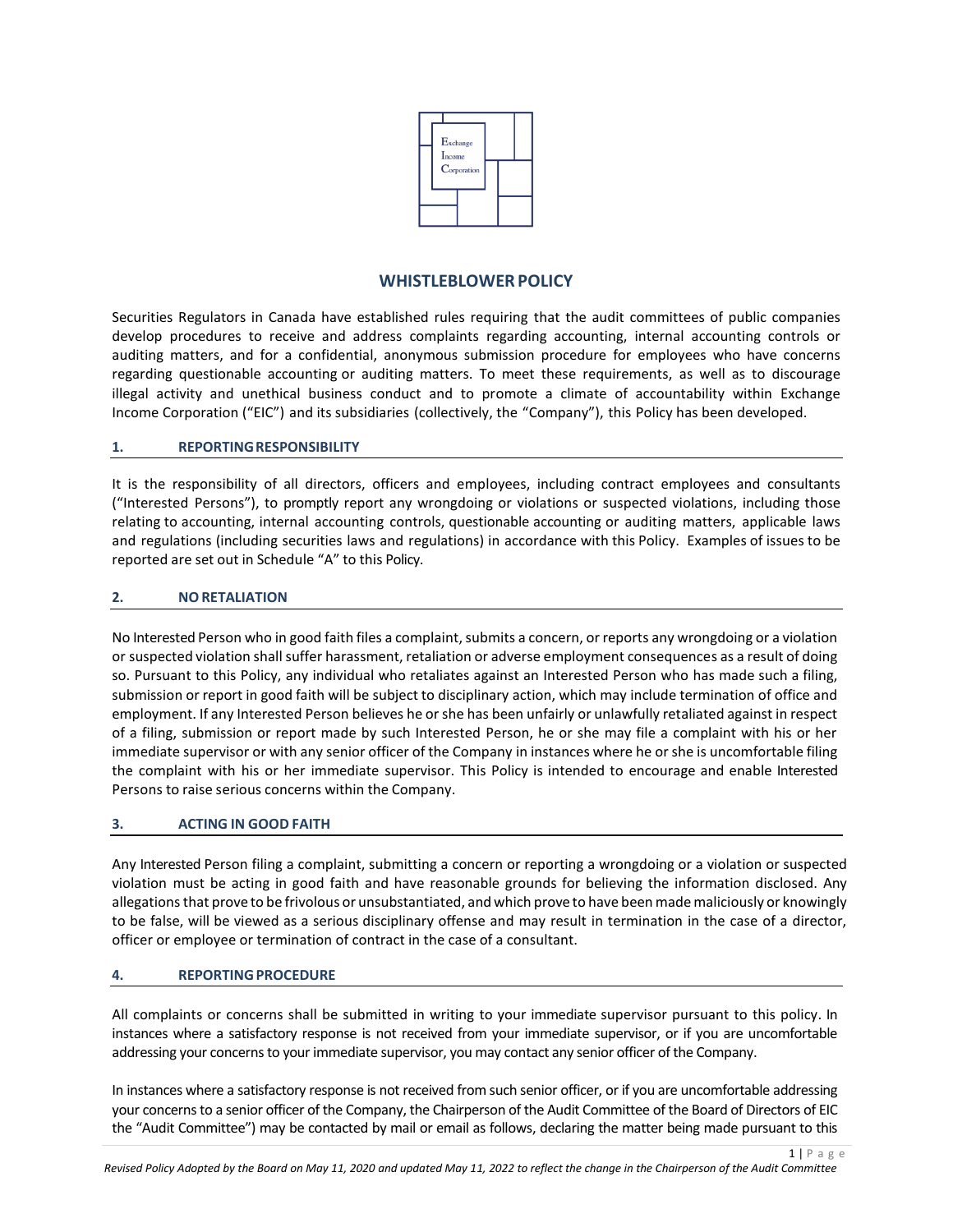policy:

PRIVATE AND CONFIDENTIAL Bruce Jack Chairperson of the Audit Committee Exchange Income Corporation 101-990 Lorimar Blvd. Winnipeg, Manitoba R3P 0Z9 Email: bjack@eig.ca

Anonymous submissions will be accepted.

All complaints or concerns submitted to the Chairperson of the Audit Committee will be reported to the Audit Committee.

Interested Persons are encouraged to provide as much specific information as possible, including names, dates, places and events that took place, and the Interested Person's perception of why the incident(s) should be reported.

## **5. HANDLING OF REPORTS**

All complaints or concerns will be investigated thoroughly and as quickly as possible, taking into account the nature and complexity of the disclosure and the issues raised therein, and appropriate corrective action will be taken if warranted by the investigation. The Audit Committee or the Governance Committee, as applicable, may retain independent legal counsel, accountants or others to assist it in its investigation.

If, on preliminary examination, the concern, issues or facts raised or alleged in any disclosure are judged to be wholly without substance or merit, the matter shall be dismissed and the Interested Person shall be informed of the decision and the reasons for such dismissal. If the allegation(s) is frivolous or unsubstantiated and proves to have been made maliciously or knowingly to be false, the Interested Person may be subject to disciplinary action (as described in section 3 hereof). If it is judged that the allegation(s) or issue(s) covered in the disclosure has merit, the matter shall be dealt with in accordance with this Policy, the Company's disciplinary procedures, and/or as otherwise may be deemed appropriate by the Audit Committee or the Governance Committee, as applicable, according to the nature of the case.

#### **6. CONFIDENTIALITY**

The Company will treat all disclosures by Interested Persons as confidential and privileged to the fullest extent permitted by law. The Company will exercise particular care to keep confidential the identity of any Interested Person making a disclosure under this Policy until an investigation is launched. Thereafter, the identity of the Interested Person making the disclosure may be kept confidential, if requested, unless such confidentiality is incompatible with a fair investigation orthe Interested Person's identity is required to be disclosed by law. In such instances, the Interested Person making the disclosure will be so informed in advance of his or her identity being disclosed.

The Company encourages individuals to put their name on any disclosure they make, but any Interested Person may also make an anonymous disclosure. In responding to an anonymous disclosure, the Company will pay due regard to fairness to any individual named in the disclosure, the seriousness of the issue raised, the credibility of the information or allegationsin the disclosure and the prospects of an effective investigation and discovery of evidence.

Use of a non-identifiable third-party email address may be used to maintain anonymity.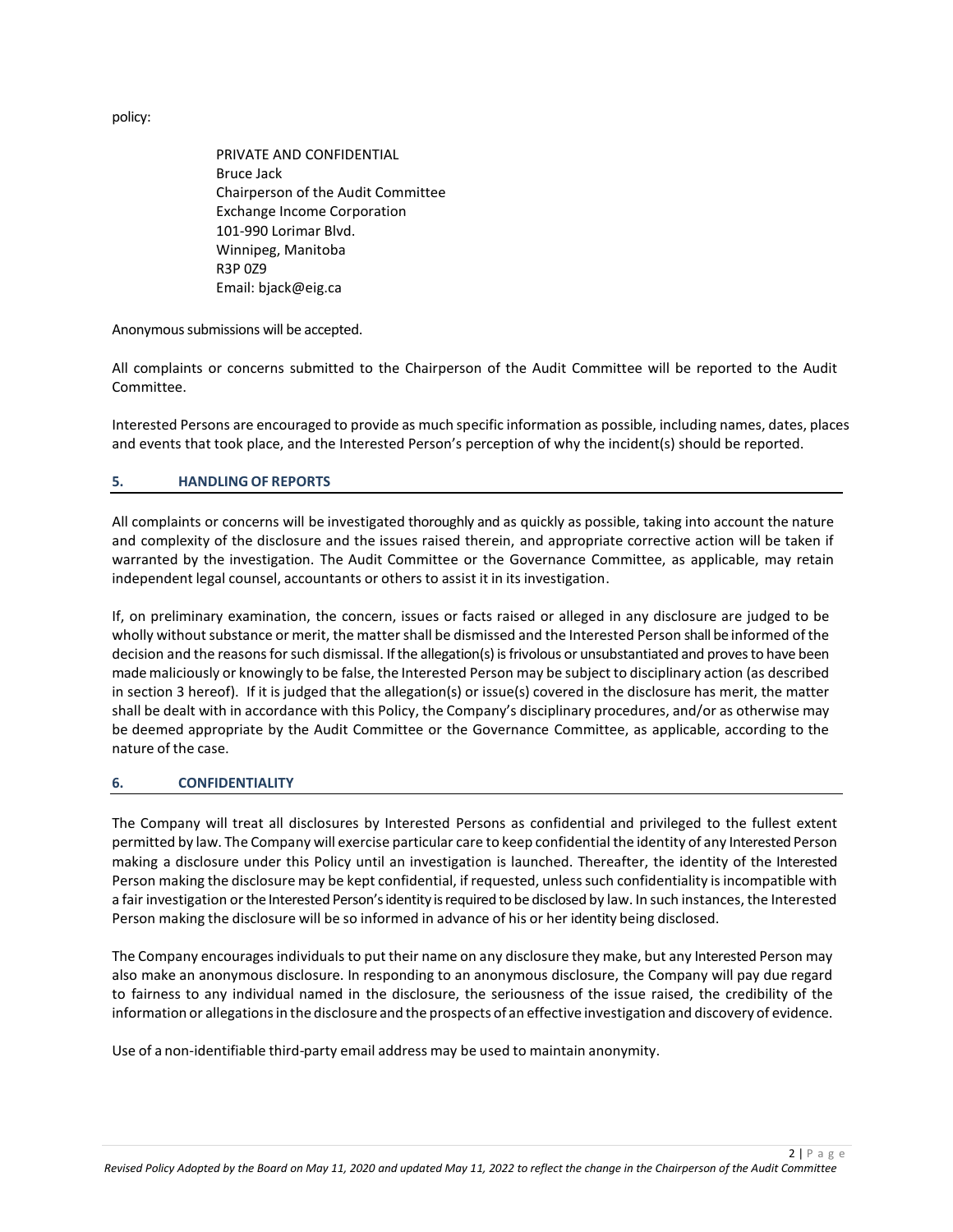### **7. RETENTION OF RECORDS**

Each of the Audit Committee and the Governance Committee, as applicable, will maintain a record of all concerns or complaints received, tracking their receipt, investigation and resolution. The records will be retained for a period of time judged to be appropriate by the Audit Committee or the Governance Committee, as applicable, based on the nature of the concern and in compliance with applicable laws and document retention policies.

#### **8. PUBLICATION**

This Policy will be posted on EIC's website at www.exchangeincomecorp.ca.